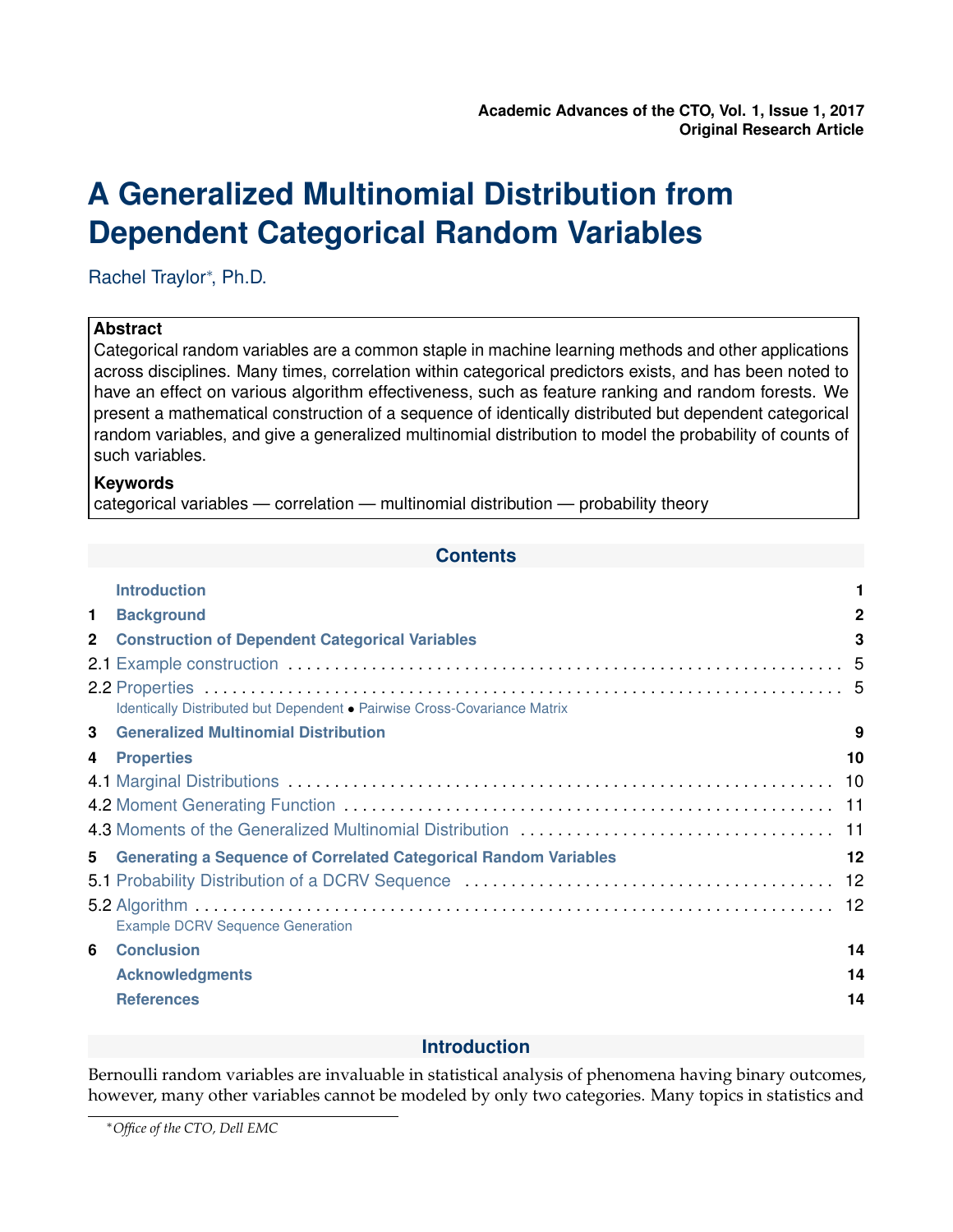<span id="page-1-1"></span>

**Figure 1.** First-Dependence Tree Structure

machine learning rely on categorical random variables, such as random forests and various clustering algorithms. [\[6,](#page-14-1) [7\]](#page-14-2). Many datasets exhibit correlation or dependency among predictors as well as within predictors, which can impact the model used. [\[6,](#page-14-1) [9\]](#page-14-3). This can result in unreliable feature ranking [\[9\]](#page-14-3), and inaccurate random forests [\[6\]](#page-14-1).

Some attempts to remedy these effects involve Bayesian modeling [\[2\]](#page-13-2) and various computational and simulation methods [\[8\]](#page-14-4). In particular, simulation of correlated categorical variables has been discussed in the literature for some time. [\[1,](#page-13-3) [3,](#page-13-4) [5\]](#page-13-5). Little research has been done to create mathematical framework of correlated or dependent categorical variables and the resulting distributions of functions of such variables.

Korzeniowski [\[4\]](#page-13-6) studied dependent Bernoulli variables, formalizing the notion of identically distributed but dependent Bernoulli variables and deriving the distribution of the sum of such dependent variables, yielding a Generalized Binomial Distribution.

In this paper, we generalize the work of Korzeniowski [\[4\]](#page-13-6) and formalize the notion of a sequence of identically distributed but dependent categorical random variables. We then derive a Generalized Multinomial Distribution for such variables and provide some properties of said distribution. We also give an algorithm to generate a sequence of correlated categorical random variables.

## **1. Background**

<span id="page-1-0"></span>Korzeniowski defined the notion of dependence in a way we will refer to here as *dependence of the first kind* (FK dependence). Suppose  $(\epsilon_1, ..., \epsilon_N)$  is a sequence of Bernoulli random variables, and  $P(\epsilon_1 = 1) = p$ . Then, for  $\varepsilon_i$ ,  $i \geq 2$ , we weight the probability of each binary outcome toward the outcome of  $\varepsilon_1$ , adjusting the probabilities of the remaining outcomes accordingly.

Formally, let  $0 \le \delta \le 1$ , and  $q = 1 - p$ . Then define the following quantities

$$
p^{+} := P(\varepsilon_{i} = 1 | \varepsilon_{1} = 1) = p + \delta q \qquad p^{-} := P(\varepsilon_{i} = 0 | \varepsilon_{1} = 1) = q - \delta q
$$
  
\n
$$
q^{+} := P(\varepsilon_{i} = 1 | \varepsilon_{1} = 0) = p - \delta p \qquad q^{-} := P(\varepsilon_{i} = 0 | \varepsilon_{1} = 0) = q + \delta p
$$
\n(1)

Given the outcome *i* of *ε*1, the probability of outcome *i* occurring in the subsequent Bernoulli variables  $\varepsilon_2$ , $\varepsilon_3$ ,... $\varepsilon_n$  is  $p^+, i = 1$  or  $q^+, i = 0$ . The probability of the opposite outcome is then decreased to  $q^-$  and  $p^-$ , respectively.

Figure [1](#page-1-1) illustrates the possible outcomes of a sequence of such dependent Bernoulli variables. Korzeniowski showed that, despite this conditional dependency,  $P(\varepsilon_i = 1) = p \,\forall \,i$ . That is, the sequence of Bernoulli variables is identically distributed, with correlation shown to be

$$
Cor(\varepsilon_i, \varepsilon_j) = \begin{cases} \delta, & i = 1 \\ \delta^2, & i \neq j, i, j \ge 2 \end{cases}
$$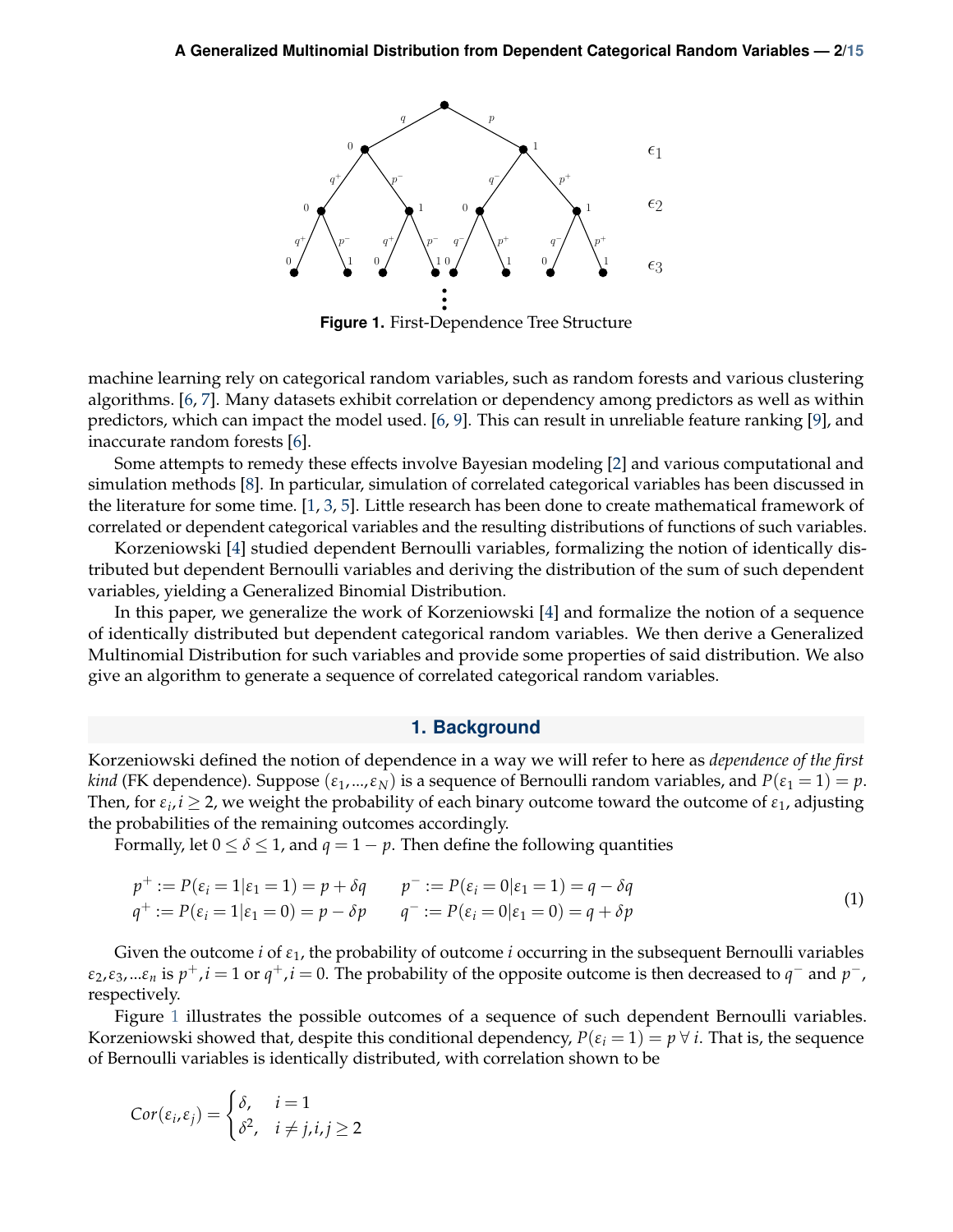#### **A Generalized Multinomial Distribution from Dependent Categorical Random Variables — 3[/15](#page-14-0)**

These identically distributed but correlated Bernoulli random variables yield a Generalized Binomial distribution with a similar form to the standard binomial distribution. In our generalization, we use the same form of FK dependence, but for categorical random variables. We will construct a sequence of identically distributed but dependent categorical variables from which we will build a generalized multinomial distribution. When the number of categories  $K = 2$ , the distribution reverts back to the generalized binomial distribution of Korzeniowski [\[4\]](#page-13-6). When the sequence is fully independent, the distribution reverts back to the independent categorical model and the standard multinomial distribution, and when the sequence is independent and  $K = 2$ , we recover the standard binomial distribution. Thus, this new distribution represents a much larger generalization than prior models.

# **2. Construction of Dependent Categorical Variables**

<span id="page-2-3"></span><span id="page-2-0"></span>

Suppose each categorical variable has *K* possible categories, so the sample space  $S = \{1,...,K\}^1$  $S = \{1,...,K\}^1$  $S = \{1,...,K\}^1$  The construction of the correlated categorical variables is based on a probability mass distribution over *K*−adic partitions of [0,1]. We will follow graph terminology in our construction, as this lends a visual representation of the construction. We begin with a parent node and build a *K*-nary tree, where the end nodes are labeled by the repeating sequence  $(1,...,K)$ . Thus, after  $N$  steps, the graph has  $K^N$  nodes, with each node labeled 1,...,*K* repeating in the natural order and assigned injectively to the intervals  $(0, \frac{1}{K^N}]$ ,  $(\frac{1}{K^n}, \frac{2}{K^N}]$ , ...,  $(\frac{K^N-1}{K^n}, 1]$ . Define

<span id="page-2-2"></span>
$$
\varepsilon_N = i \qquad \text{on } \left( \frac{Kj}{K^N}, \frac{Kj+i}{K^N} \right] \n\varepsilon_N = K \qquad \text{on } \left( \frac{K(j+1)-1}{K^N}, \frac{K(j+1)}{K^N} \right]
$$
\n(2)

where  $i = 1, ..., K - 1$ , and  $j = 0, 1, ..., K^{N-1} - 1$ . An alternate expression for [\(2\)](#page-2-2) is

<span id="page-2-4"></span>
$$
\varepsilon_N = i \text{ on } \left(\frac{l-1}{K^N}, \frac{l}{K^N}\right], \quad i \equiv l \mod K, \quad i = 1, \dots, K-1
$$
\n
$$
\varepsilon_N = K \text{ on } \left(\frac{l-1}{K^N}, \frac{l}{K^N}\right], \quad 0 \equiv l \mod K
$$
\n(3)

<span id="page-2-1"></span> $1$ These integers should not be taken as ordered or sequential, but rather as character titles of categories.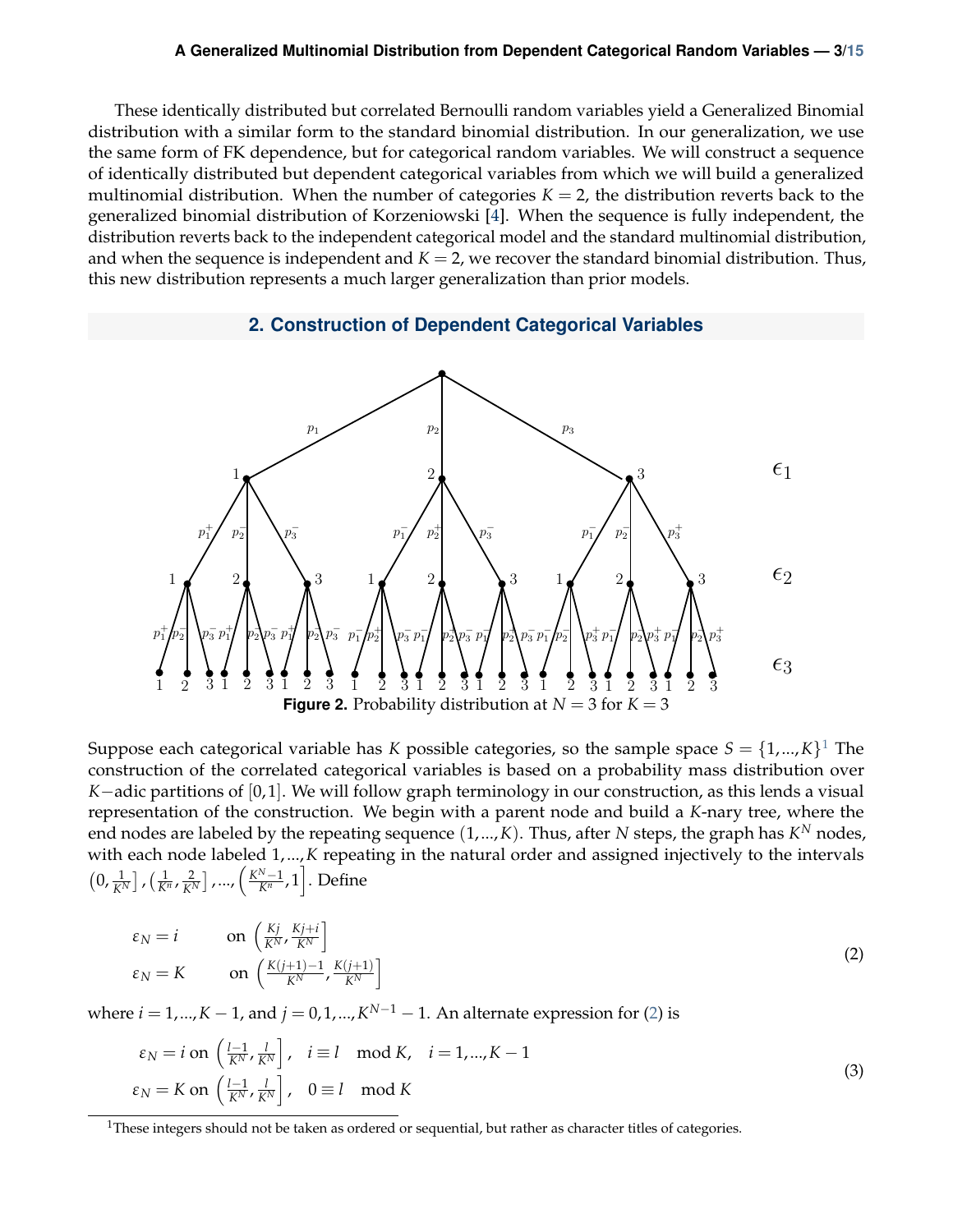#### **A Generalized Multinomial Distribution from Dependent Categorical Random Variables — 4[/15](#page-14-0)**

To each of the branches of the tree, and by transitivity to each of the  $K^N$  partitions of  $[0,1]$ , we assign a probability mass to each node such that the total mass is 1 at each level of the tree in a similar manner to [\[4\]](#page-13-6).

Let  $0 < p_i < 1$ ,  $i = 1,...,K$  such that  $\sum_{i=1}^{K} p_i = 1$ , and let  $0 \le \delta \le 1$  be the *dependency coefficient*. Define  $p_i^+$  $p_i^+ := p_i + \delta \sum_{l \neq i} p_l$ ,  $p_i^- = p_i - \delta p_i$ 

for  $i = 1, \ldots, K$ . These probabilities satisfy two important criteria:

<span id="page-3-0"></span>**Lemma 1.**

- $\sum_{i=1}^{K} p_i = p_i^+ + \sum_{l \neq i} p_l^- = 1$
- $p_i p_i^+ + p_i^- \sum_{l \neq i} p_l = p_i$

*Proof.* The first is obvious from the definitions of  $p_i^{+/-}$  above. The second statement follows clearly from algebraic manipulation of the definitions:  $p_i p_i^+ + p_i^- \sum_{l \neq i} p_l = p_i^2 + p_i(1 - p_i) = p_i$  $\Box$ 

We now give the construction in steps down each level of the *K*-nary tree.

### LEVEL 1:

*Parent node* has mass 1, with mass split  $1 \cdot \prod_{i=1}^K p_i^{[\varepsilon_1=i]}$  $\binom{[e]}{i}$ , where  $[\cdot]$  is an Iverson bracket. This level corresponds to a sequence *ε* of dependent categorical variables of length 1.

| $\epsilon_1$ /Branch                                    | Path                   | Mass at Node | Interval        |  |  |  |
|---------------------------------------------------------|------------------------|--------------|-----------------|--|--|--|
|                                                         | parent $\rightarrow$ 1 | $p_1$        | (0,1/K]         |  |  |  |
|                                                         | parent $\rightarrow$ 2 | $p_2$        | (1/K, 2/K]      |  |  |  |
|                                                         |                        |              |                 |  |  |  |
| $\mathbf{1}$                                            | parent $\rightarrow$ i | $p_i$        | $((i-1)/K,i/K]$ |  |  |  |
|                                                         |                        |              |                 |  |  |  |
| K                                                       | parent $\rightarrow$ K | Mass $p_K$   | $((K-1)/K,1]$   |  |  |  |
| <b>Table 1</b> Probability mass distribution at Layal 1 |                        |              |                 |  |  |  |

# **Table 1.** Probability mass distribution at Level 1

#### LEVEL 2:

Level 2 has *K* nodes, with *K* branches stemming from each node. This corresponds to a sequence of length 2: *ε* = (*ε*1,*ε*2). Denote *i*.1 as node *i* from level 1. For *i* = 1,...,*K*,

**Node i.1** has mass  $p_i$ , with mass split  $p_i\left(p_i^+\right)$  $\binom{1}{i}$ <sup>[ε<sub>2</sub>=*i*]</sup>  $\prod_{i=1}^{K}$ ∏  $j=1, j\neq i$  $\left(p_j^{-}\right)$  $\left[\epsilon_2=j\right]$ 

| $\epsilon_2$ /Branch | Path                | Mass at Node                          | Interval                                                                           |
|----------------------|---------------------|---------------------------------------|------------------------------------------------------------------------------------|
|                      | $i.1 \rightarrow 1$ | $p_i p_1^-$                           | $\frac{(i-1)K}{K^2}$ , $\frac{(i-1)K+1}{K^2}$                                      |
| 2                    | $i.1 \rightarrow 2$ | $p_i p_2^-$                           | $\left(\frac{(i-1)K+1}{K^2}, \frac{(i-1)K+2}{K^2}\right]$                          |
|                      |                     |                                       |                                                                                    |
|                      | $i.1 \rightarrow i$ | $p_i p_i^+$                           | $\left(\frac{(i-1)K+(i-1)}{K^2},\frac{(i-1)K+i}{K^2}\right)$                       |
|                      |                     |                                       |                                                                                    |
| K                    | $i.1 \rightarrow K$ | $p_i p_k^-$<br>1.1.1<br>$\sim$ $\sim$ | , $\frac{iK}{K^2}$<br>$iK-1$<br>$\mathbf{1}$<br>$\mathbf{r}$<br>$1$ TT $\lambda$ T |

**Table 2.** Probability mass distribution at Level II, Node i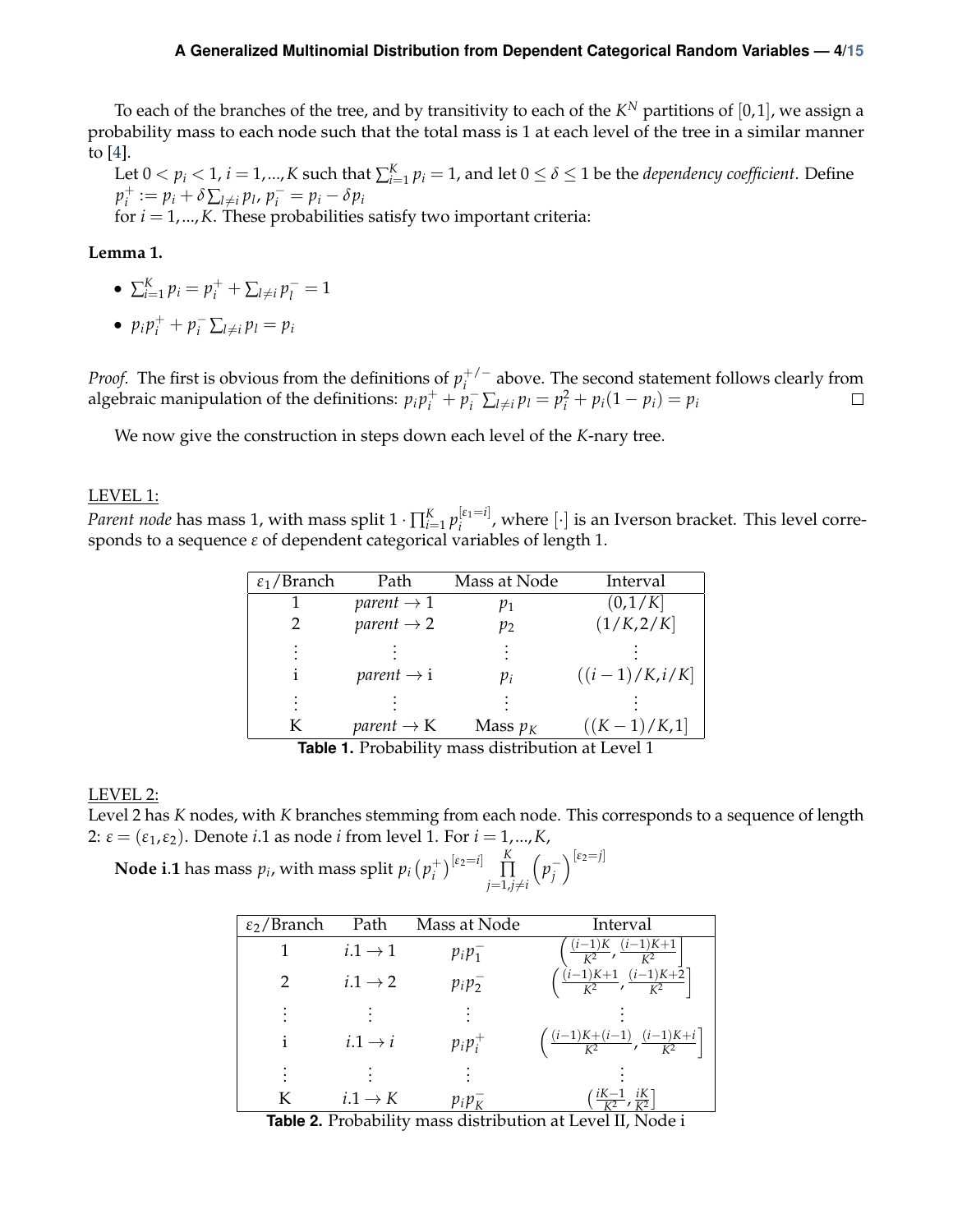In this fashion, we distribute the total mass 1 across level 2. In general, at any level *r*, there are *K* streams of probability flow at Level *r*. For  $\varepsilon_1 = i$ , the probability flow is given by

<span id="page-4-3"></span>
$$
p_{i} \prod_{j=2}^{r} \left[ (p_{i}^{+})^{[\varepsilon_{j}=i]} \prod_{l \neq i} (p_{l}^{-})^{[\varepsilon_{j}=l]} \right], i = 1,...,K
$$
\n(4)

We use this flow to assign mass to the  $K^r$  intervals of  $[0,1]$  at level  $r$  in the same way as above. We may also verify via algebraic manipulation that

$$
p_i = p_i \left( p_i^+ + \sum_{l \neq i} p_i^- \right)^{r-1} = p_i \sum_{\varepsilon_2, \dots, \varepsilon_r} \prod_{j=2}^r \left[ (p_i^+)^{[\varepsilon_j = i]} \prod_{l \neq i} (p_l^-)^{[\varepsilon_j = l]} \right]
$$
(5)

where the first equality is due to the first statement of Lemma [1,](#page-3-0) and the second is due to [\(4\)](#page-4-3).

#### <span id="page-4-0"></span>**2.1 Example construction**

For an illustration, refer to Figure [2.](#page-2-3) In this example, we construct a sequence of length  $N = 3$  of categorical variables with  $K = 3$  categories. At each level *r*, there are 3<sup>*r*</sup> nodes corresponding to 3<sup>*r*</sup> partitions of the interval  $[0, 1]$ . Note that each time the node splits into 3 children, the sum of the split probabilities is 1. Despite the outcome of the previous random variable, the next one always has three possibilities. The sample space of categorical variable sequences of length 3 has  $3<sup>3</sup> = 27$  possibilities. Some example sequences are  $(1,3,2)$  with probability  $p_1p_3^-p_2^-$ ,  $(2,1,2)$  with probability  $p_2p_1^-p_2^+$  $_2^+$ , and  $(3,1,1)$ with probability  $p_3 p_1^- p_1^-$ . These probabilities can be determined by tracing down the tree in Figure [2.](#page-2-3)

### <span id="page-4-1"></span>**2.2 Properties**

#### <span id="page-4-2"></span>**2.2.1 Identically Distributed but Dependent**

We now show the most important property of this class of sequences– that they remain identically distributed despite losing independence.

**Lemma 2.**  $P(\varepsilon_r = i) = p_i; i = 1, ..., K, r \in \mathbb{N}$ .

*Proof.* The proof proceeds via induction.  $r = 1$  is clear by definition, so we illustrate an additional base case. For  $r = 2$ , from Lemma [1,](#page-3-0) and for  $i = 1, ..., K$ ,

$$
P(\varepsilon_2 = i) = P\left[\bigcup_{j=1}^{K^2-1} \left(\frac{Kj}{K^2}, \frac{Kj+1}{K^2}\right)\right] = p_i p_i^+ + p_i^- \sum_{j \neq i} p_j = p_i
$$

Then at level  $r$ , in keeping with the alternative expression [\(3\)](#page-2-4), we express  $\varepsilon_r$  in terms of the specific nodes at level *r*:

$$
\varepsilon_r = \sum_{l=1}^{K^r} \varepsilon_r^l 1\left(\frac{l-1}{K^r}, \frac{l}{K^r}\right), \text{ where } \varepsilon_r^l = \begin{cases} l \mod K, & 0 \not\equiv l \mod K \\ K, & 0 \equiv l \mod K \end{cases}
$$
 (6)

Let  $m_r^l$  be the probability mass for  $\varepsilon_r^l$ . Then, for  $l = 1, ..., K^r$  and  $i = 1, ..., K - 1$ ,

$$
m_r^l = \begin{cases} P(\varepsilon_r^l = i), & i \equiv l \mod K \\ P(\varepsilon_r = K), & 0 \equiv l \mod K \end{cases}
$$
 (7)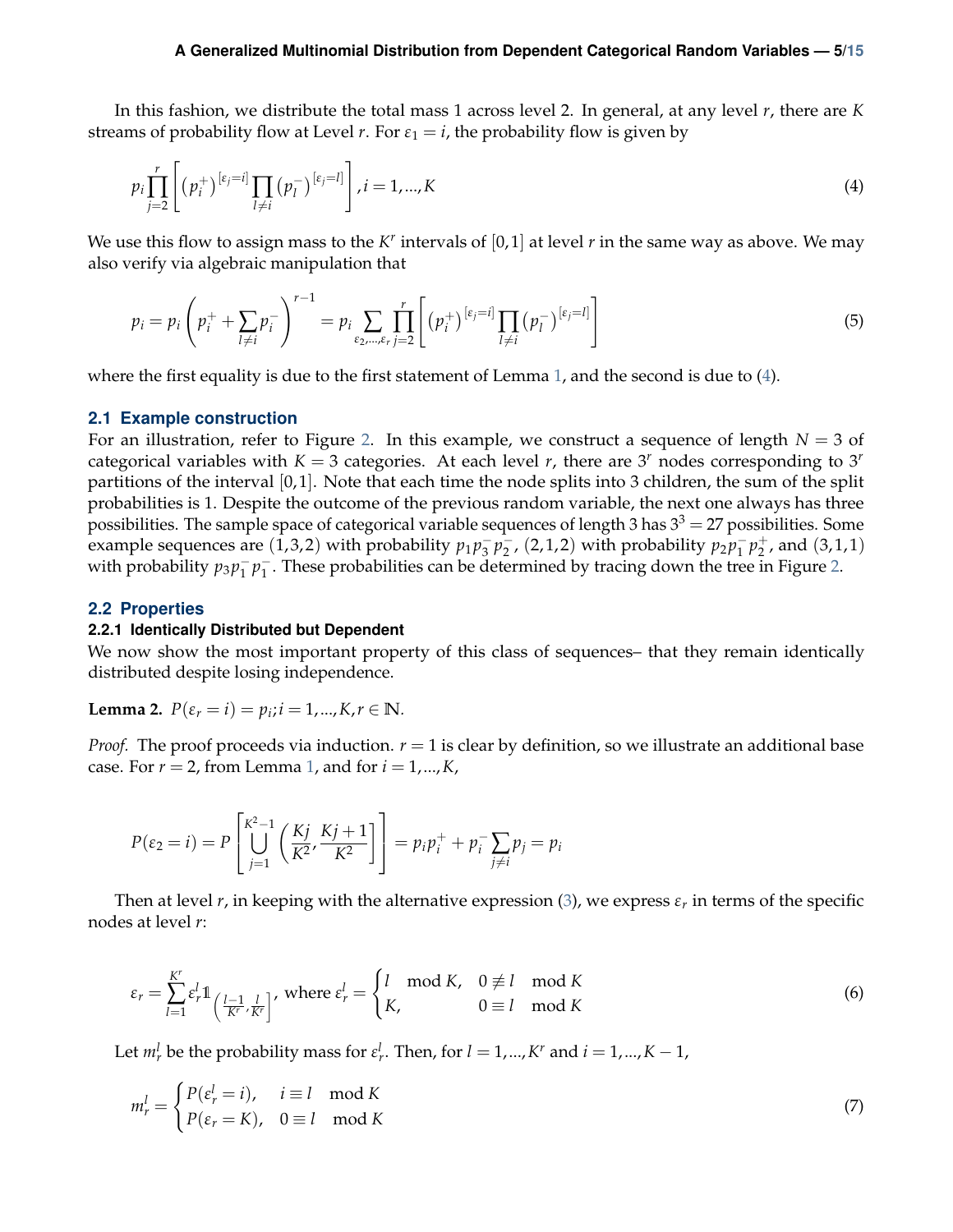As the inductive hypothesis, assume that for  $i = 1, ..., K - 1$ ,

$$
p_i = P(\varepsilon_{r-1} = i) = P\left(\bigcup_{\substack{l=1 \ l \equiv l \mod K}}^{K^{r-1}} {\varepsilon_{r-1}^l} = i \right) = \sum_{\substack{l=1 \ l \equiv l \mod K}}^{K^{r-1}} P\left(\varepsilon_{r-1}^l = i\right) = \sum_{\substack{l=1 \ l \equiv l \mod K}}^{K^{r-1}} m_{r-1}^l
$$

Each mass  $m_{r-1}^l$  is split into *K* pieces in the following way

$$
m_{r-1}^{l} = \begin{cases} m_{r-1}^{l} \left( p_1^+ + \sum_{j=2}^K p_j^- \right), & l = 1, ..., K \\ m_{r-1}^{l} \left( p_2^+ + \sum_{j\neq 2} p_j^- \right), & l = K+1, ..., 2K \\ m_{r-1}^{l} \left( p_3^+ + \sum_{j\neq 3} p_j^- \right), & l = 2K+1, ..., 3K \\ & \vdots \\ m_{r-1}^{l} \left( p_K^+ + \sum_{j\neq K} p_j^- \right), & l = K^{r-1} - K+1, ..., K^{r-1} \end{cases}
$$
(8)

which may be written as

$$
m_{r-1}^{l} = \begin{cases} P(\varepsilon_r = 1) + P(\varepsilon_r^l \neq 1) = m_r^l + P(\varepsilon_r^l \neq 1), & l = 1, ..., K \\ P(\varepsilon_r = 1) + P(\varepsilon_r^l \neq 1) = m_r^l + P(\varepsilon_r^l \neq 1), & l = K + 1, ..., 2K \\ P(\varepsilon_r = 1) + P(\varepsilon_r^l \neq 1) = m_r^l + P(\varepsilon_r^l \neq 1), & l = 2K + 1, ..., 3K \\ & \vdots \\ P(\varepsilon_r = 1) + P(\varepsilon_r^l \neq 1) = m_r^l + P(\varepsilon_r^l \neq 1), & l = K^{r-1} - K + 1, ..., K^{r-1} \end{cases} \tag{9}
$$

Then

$$
P(\varepsilon_r = 1) = \sum_{\substack{\xi=1\\1 \equiv \xi \mod K}}^{K'} m_r^{\xi} = \sum_{l=1}^{K} m_{r-1}^l p_1^+ + \sum_{l=K+1}^{K^{r-1}} m_{r-1}^l p_1^- \tag{10}
$$

When  $1 \equiv l \mod K$ ,

<span id="page-5-1"></span>
$$
p_1^+ \left( \sum_{\xi=0}^{K-1} m_{r-1}^{l+\xi} \right) = m_{r-1}^l p_1^+ + m_{r-1}^l \left( \sum_{j=2}^K p_j^- \right) = m_{r-1}^l \tag{11}
$$

Equation [11](#page-5-1) holds because  $m_{r-1}^{l+\xi} = \frac{p_{l+\xi}^-}{p_1^+}$  $\hat{p}^{\frac{1+\xi}{p_1}}$ ,  $\tilde{\zeta} = 0,...,K-1$ , and by of Lemma [1.](#page-3-0) Thus,

$$
P(\varepsilon_r = 1) = \sum_{\substack{\xi=1 \ \xi \mod K}}^{K'} m_r^{\xi} = \sum_{l=1}^{K} m_{r-1}^l p_1^+ + \sum_{l=K+1}^{K^{r-1}} m_{r-1}^l p_1^- = \sum_{\substack{l=1 \ \text{mod } K}}^{K} m_{r-1}^l + \sum_{l=K+1}^{K^{r-1}} m_{r-1}^l = \sum_{l=1}^{K^{r-1}} m_{r-1}^l = p_1
$$
\n(12)

 $\Box$ 

A similar procedure for  $i = 2, ..., K$  follows and the proof is complete.

## <span id="page-5-0"></span>**2.2.2 Pairwise Cross-Covariance Matrix**

We now give the pairwise cross-covariance matrix for dependent categorical random variables.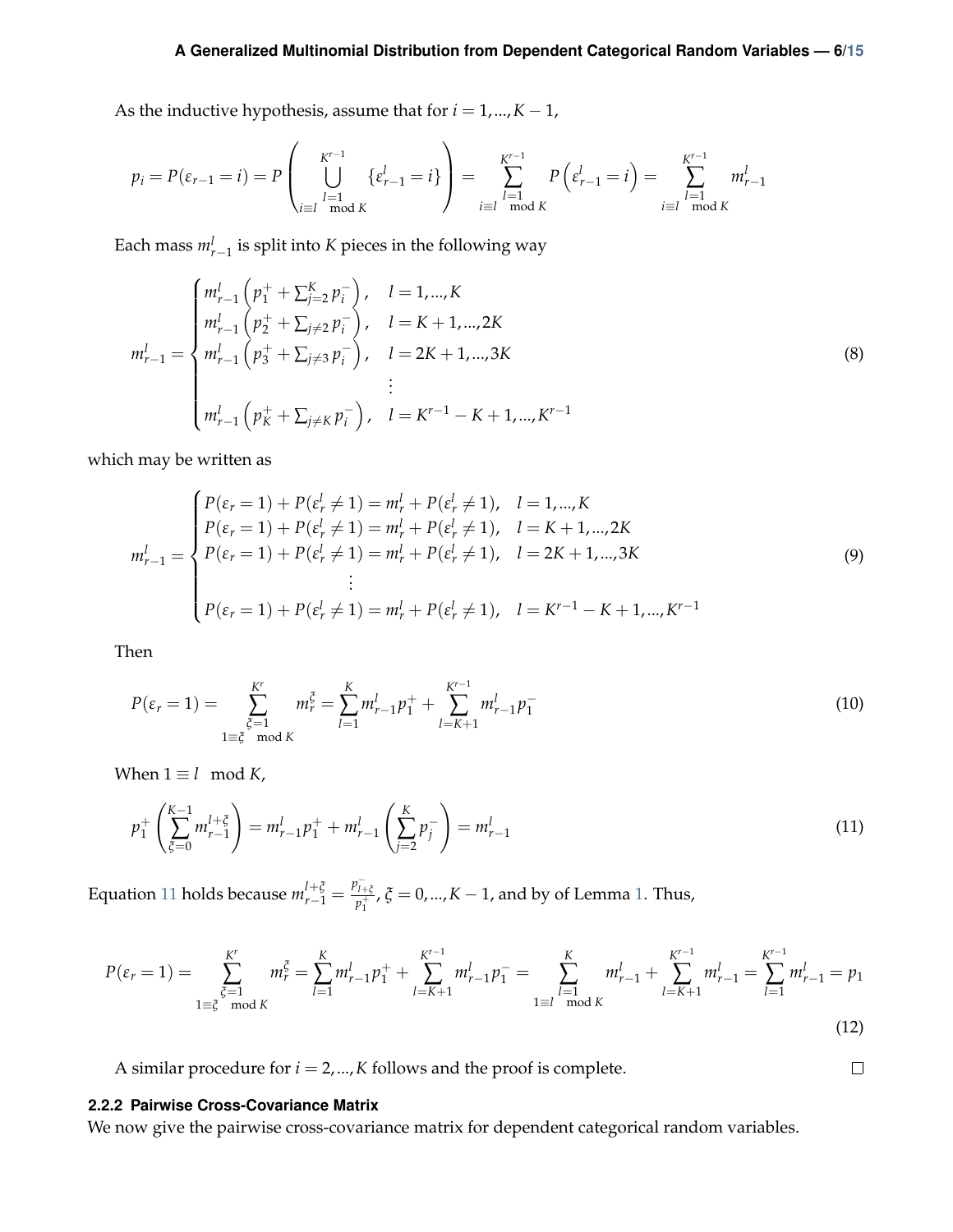**Theorem 1** (Cross-Covariance of Dependent Categorical Random Variables)**.** *Denote* Λ*ι*,*<sup>τ</sup> be the K* × *K* cross-covariance matrix of  $\varepsilon_i$  and  $\varepsilon_\tau$ ,  $\iota$ ,  $\tau=1,...,n$ , defined as  $\Lambda^{\iota,\tau}=E[(\varepsilon_i-E[\varepsilon_i])(\varepsilon_\tau-E[\varepsilon_\tau])].$  Then the entries of the matrix are given by  $\Lambda_{ij}^{1,\tau} =$  $\int \delta p_i (1 - p_i)$ ,  $i = j$  $-\delta p_i p_j$ ,  $i \neq j$ *,*  $\tau \geq 2$ , and  $\Lambda_{ij}^{\iota,\tau} =$  $\int \delta^2 p_i (1 - p_i), \quad i = j$  $-\delta^2 p_i p_j$ ,  $i \neq j$  $\tau > \iota, \iota \neq 1.$ 

*Proof.* The *ij*th entry of Λ*ι*,*<sup>τ</sup>* is given by

$$
Cov([\varepsilon_t = i], [\varepsilon_\tau = j]) = \mathbb{E}[[\varepsilon_t = i][\varepsilon_\tau = j]] - \mathbb{E}[[\varepsilon_t = i]]\mathbb{E}[[\varepsilon_\tau = j]] = P(\varepsilon_t = i, \varepsilon_\tau = j) - P(\varepsilon_t = i)P(\varepsilon_\tau = j)
$$
(13)

Let  $\iota = 1$ . For  $j = i$ , and  $\tau = 2$ ,

$$
Cov([\varepsilon_1 = i], [\varepsilon_2 = i]) = P(\varepsilon_1 = i, \varepsilon_2 = i) - p_i^2 = p_i p_i^+ - p_i^2 = \delta p_i (1 - p_i)
$$
\n(14)

For  $j \neq i$  and  $\tau = 2$ ,

Cov
$$
([\varepsilon_1 = i], [\varepsilon_2 = j]) = P(\varepsilon_1 = i, \varepsilon_2 = j) - p_i p_j = p_i p_j - p_i p_j = -\delta p_i p_j
$$
 (15)

For  $\tau \neq 2$ , it suffices to show that  $P(\varepsilon_1 = i, \varepsilon_\tau = j) = \begin{cases} p_i p_i^+ \\ n_i p_i^- \end{cases}$  $i^+$ ,  $j = i$  $p_i p_j^-$ ,  $j \neq i$ 

Starting from *ε*1, the tree is split into *K* large branches governed by the results of *ε*1. Then at level *r*, there are *K <sup>r</sup>* nodes indexed by *l*. Each of the K large branches contains *K <sup>r</sup>*−<sup>1</sup> of these nodes. That is,

$$
\varepsilon_1 = 1
$$
 branch contains nodes  $l = 1, ..., K^{r-1}$   
\n $\varepsilon_1 = 2$  branch contains nodes  $l = K^{r-1} + 1, ..., 2K^{r-1}$   
\n $\vdots$ 

 $\varepsilon_1 = K$  branch contains nodes  $l = K^r - K + 1, ..., K^r$ 

Then  $P(\varepsilon_1 = 1, \varepsilon_r^l = i) = m_r^l$ ;  $i \equiv l \mod K$ ,  $l = 1, ..., K^{r-1}$ . We have already shown the base case for  $r = 2$ . So, as an inductive hypothesis, assume

$$
P(\varepsilon_1 = 1, \varepsilon_{r-1} = i) = \begin{cases} p_1 p_1^+, & i = 1 \\ p_1 p_i^-, & i \neq 1 \end{cases}
$$

Then we have that for  $i = 1$ ,

$$
p_1 p_1^+ = P(\varepsilon_1 = 1, \varepsilon_{r-1} = 1) = \sum_{\substack{l=1 \ l \equiv 0 \mod K}}^{K^{r-2}} m_{r-1}^l
$$

and for  $i \neq 1$ ,

$$
p_1 p_i^- = P(\varepsilon_1 = 1, \varepsilon_{r-1} = i) = \sum_{\substack{l=1 \ \text{mod } K}}^{K^{r-2}} m_{r-1}^l
$$

Moving one step down the tree (still noting that  $\varepsilon_1 = 1$ ), we have seen that the each mass  $m_{r-1}^l$  splits as

$$
m_{r-1}^l = p_1^+ m_{r-1}^l + m_{r-1}^l \sum_{j=2}^K p_j^- = P(\varepsilon_1 = 1, \varepsilon_r = 1) + m_{r-1}^l \sum_{j=2}^K p_j^-
$$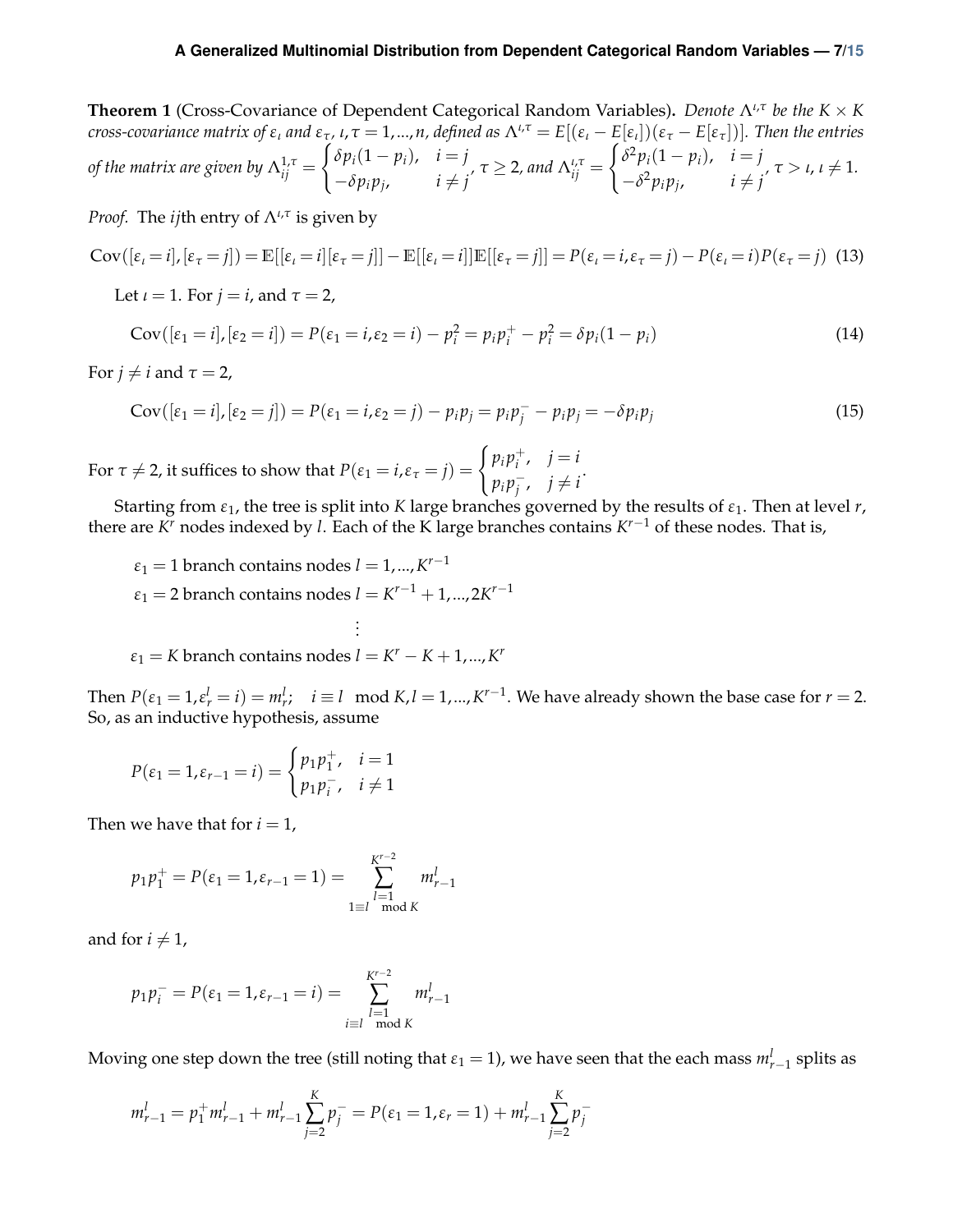Therefore,

$$
P(\varepsilon_1 = 1, \varepsilon_r = 1) = \sum_{\substack{l=1 \ l \equiv l \mod K}}^{K^{r-1}} m_r^l
$$
  
= 
$$
\sum_{\substack{l=1 \ l \equiv l \mod K}}^{K^{r-2}} m_{r-1}^l p_1^+ + \sum_{j=2}^K \sum_{\substack{l=1 \ l \equiv l \mod K}}^{K^{r-2}} m_{r-1}^l p_j^-
$$
  
= 
$$
p_1 p_1^+ p_1^+ + p_1 p_1^+ \sum_{j=2}^K p_j^-
$$
  
= 
$$
p_1 p_1^+
$$

A similar strategy shows that  $P(\varepsilon_1 = 1, \varepsilon_r = i) = p_1 p_i^-$  and that  $P(\varepsilon_1 = i, \varepsilon_r = j) = \begin{cases} p_i p_i^+ & \text{if } i = j \\ n_i p_i^- & \text{if } i = j \end{cases}$  $i^+$ ,  $j = i$  $p_i p_j^-$ ,  $j \neq i$ 

Next, we will compute the *ij*th entry of  $\Lambda^{l,\tau}$ ,  $l > 1$ ,  $\tau > l$ . For  $l = 2$ ,  $\tau = 3$ ,

$$
P(\varepsilon_2 = i, \varepsilon_3 = j) = \begin{cases} p_i (p_i^+)^2 + (p_i^-)^2 \sum_{j \neq i} p_j, & i = j \\ p_i p_i^+ p_j^- + p_j p_i^- p_j^+ + \sum_{\substack{l \neq i \\ l \neq j}} p_l p_i^- p_j^-, & i \neq j \end{cases}
$$
(16)

This can be seen by tracing the tree construction from level 2 to level 3, with an example given in Figure [2.](#page-2-3) Next, we will show that [\(16\)](#page-7-0) holds for  $\tau > 3$ .

First, note that  $P(\varepsilon_2 = 1, \varepsilon_\tau^l = 1) = m_\tau^l$  for  $1 \equiv l \mod K$ , and  $l = (\xi - 1)L^{\tau-1} + j$ , where  $\xi = 1, ..., K$ , *j* = 1,...,*K τ*−2 . We have shown the base case where *τ* = 3. For the inductive hypothesis, assume that

$$
P(\varepsilon_2 = 1, \varepsilon_{\tau-1} = 1) = p_1 (p_1^+)^2 + (p_1^-)^2 \sum_{j=2}^K p_j^-
$$

<span id="page-7-1"></span>Then we have that  $(p_1^-)^2 \sum_{j=2}^K p_j^- = \sum_{1 \equiv l \mod K} m_{\tau-1}^l$  for the *l* defined above. Then, at each  $m_{\tau-1}^l$ , we have the following mass splits:

$$
m_{\tau-1}^l = m_{\tau-1}^l p_1^+ + m_{\tau-1}^l \sum_{j=2}^K p_j^-, \qquad \xi = 1
$$
  

$$
m_{\tau-1}^l = m_{\tau-1}^l p_i^+ + m_{\tau-1}^l \sum_{j \neq i} m_{\tau-1}^l p_j^-, \quad \xi = i, \quad i = 2, ..., K
$$
 (17)

Then

$$
P(\varepsilon_2 = 1, \varepsilon_\tau = 1) = \sum_{\zeta=1}^K \sum_{\substack{l, \zeta \\ l \equiv l \mod K}} m_\tau^l
$$
\n(18)

Using the same tactic as [\(11\)](#page-5-1), we see that using [\(17\)](#page-7-1), adding the components, and combining the terms correctly, the proof is complete for any  $\tau$ . The proof for  $P(\varepsilon_2 = i, \varepsilon_\tau = j)$  for any *i*, *j* follows similarly, and the proof for  $P(\varepsilon_i = i, \varepsilon_\tau = j)$  follows from reducing to the above proven claims.

<span id="page-7-0"></span> $\Box$ 

In the next section, we exploit the desirable identical distribution of the categorical sequence in order to provide a generalized multinomial distribution for the counts in each category.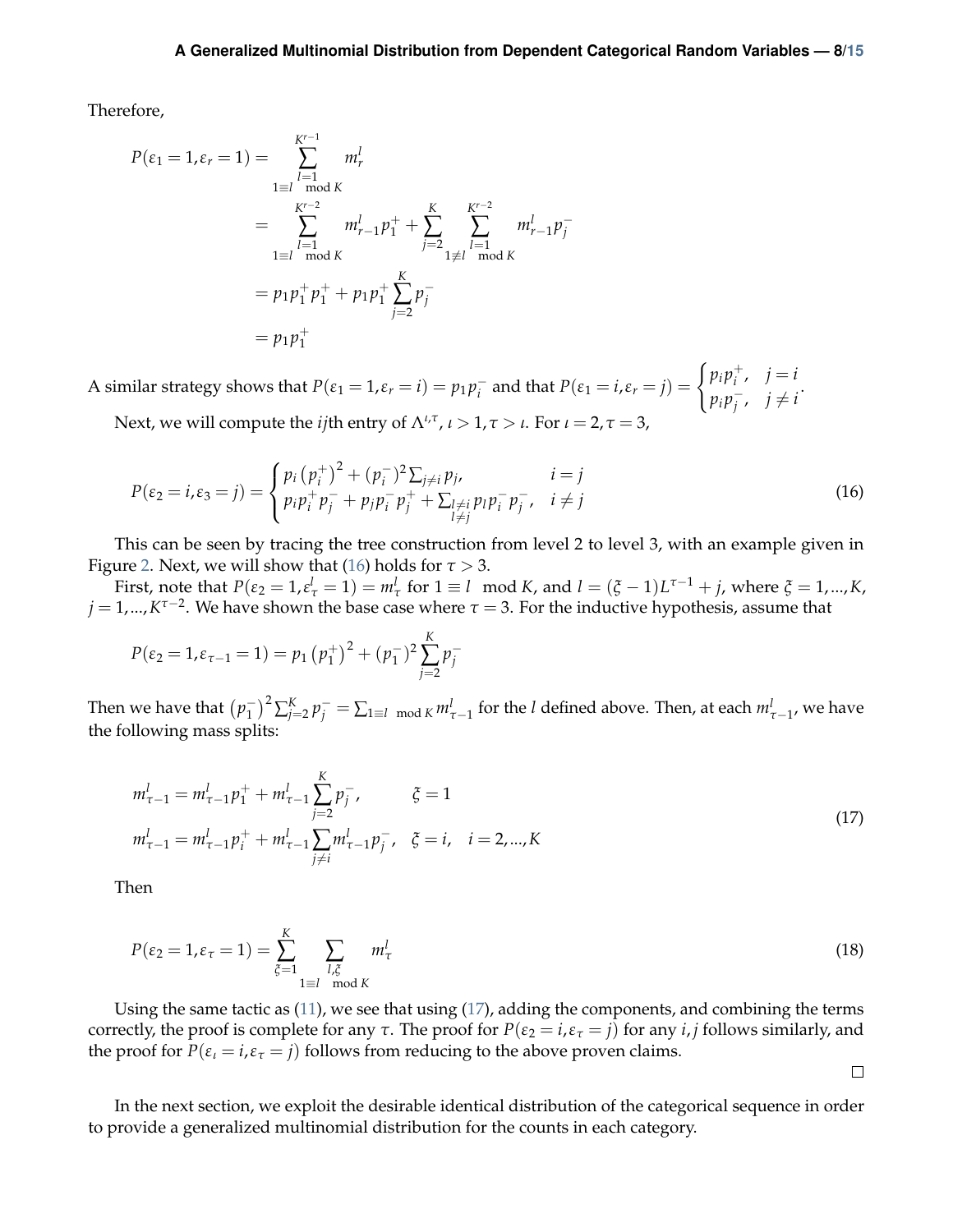#### **3. Generalized Multinomial Distribution**

<span id="page-8-0"></span>From the construction in Section [2,](#page-2-0) we derive a generalized multinomial distribution in which all categorical variables are identically distributed but no longer independent.

**Theorem 2** (Generalized Multinomial Distribution)**.** *Let ε*1,...,*ε<sup>N</sup> be categorical random variables with categories* 1,...,*K, constructed as in Section [2.](#page-2-0) Let*  $X_i = \sum_{j=1}^{N} [\varepsilon_j = i]$ , $i = 1,...,K$ , where  $[\cdot]$  *is the Iverson bracket. Denote*  $\mathbf{X} = (X_1, ..., X_K)$ , with observed values  $\mathbf{x} = (x_1, ..., x_K)$ . Then

$$
P(\mathbf{X} = \mathbf{x}) = \sum_{i=1}^{K} p_i \frac{(N-1)!}{(x_i-1)! \prod_{j \neq i} x_j!} (p_i^+)^{x_i-1} \prod_{j \neq i} (p_j^-)^{x_j}
$$

*Proof.* For brevity, let  $\varepsilon_{(-1)} = (\varepsilon_2, ..., \varepsilon_n)$  denote the sequence of *n* categorical random variables with the first variable removed. Conditioning on *ε*1,

$$
P(\mathbf{X} = \mathbf{x}) = \sum_{i=1}^{K} P(\mathbf{X} = \mathbf{x} | \varepsilon_1 = i)
$$
  
= 
$$
\sum_{i=1}^{K} p_i \sum_{\substack{\varepsilon_{-(1)} \\ \mathbf{X} = \mathbf{x}}} \prod_{j=1}^{N} (p_i^+)^{[\varepsilon_j = i]} \prod_{\substack{k=1 \\ k \neq i}}^{K} \prod_{l=1}^{N} (p_l^-)^{[\varepsilon_l = k]}
$$
  
= 
$$
\sum_{i=1}^{K} p_i \left( \sum_{\substack{\varepsilon_{2}, ..., \varepsilon_N \\ \mathbf{X} = \mathbf{x}}} (p_i^+) \sum_{j=1}^{N} [\varepsilon_j = i] \prod_{l \neq i} (p_l^-) \sum_{j=1}^{N} [\varepsilon_j = l] \right)
$$

Now, when  $ε_1 = 1$ , there are  $\binom{N-1}{x_1-1}$ *x*<sup>1−1</sup></sup> combinations of the remaining *N* − 1 categorical variables  $\{\varepsilon_i\}_{i=2}^N$ to reside in category 1,  $\binom{N-1-x_1-1}{x_2}$  ways the remaining  $N-1-x_1-1$  categorical variables can reside in category 2, and so forth. Finally, there are  $\binom{N-1-x_1-1\sum_{i=2}^{K-1}x_i}{x_k}$  $\sum_{x_K}^{-1} \sum_{i=2}^{x_i} x_i$ ) ways the final unallocated  $\{\varepsilon_i\}$  can be in category *K*. Thus,

$$
P(\mathbf{X} = \mathbf{x} | \varepsilon_1 = 1)
$$
  
=  $p_1 {N-1 \choose x_1-1} {N-1-x_1-1 \choose x_2} \cdots {N-1-x_1-1-\sum_{j=2}^{K-1} x_j \choose x_K} (p_1^+)^{x_1-1} \prod_{j=2}^{K} (p_j^-)^{x_j}$   
=  $p_1 \frac{(N-1)!}{(x_1-1)! \prod_{j=2}^{K} x_j!} (p_1^+)^{x_1-1} \prod_{j=2}^{K} (p_j^-)^{x_j}$  (19)

Similarly, for  $i = 2, ..., K$ 

$$
P(\mathbf{X} = \mathbf{x} | \varepsilon_1 = i)
$$
  
=  $p_i \binom{N-1}{x_1} \cdots \binom{N-1-\sum_{j=1}^{i-1}}{x_i} \cdots \binom{N-1-x_i-1-\sum_{j \neq i, j=1}^{K-1} x_j}{x_K} (p_1^+)^{x_1-1} \prod_{j=2}^{K} (p_j^-)^{x_j}$   
=  $p_i \frac{(N-1)!}{(x_i-1)! \prod_{j \neq i} x_j!} (p_i^+)^{x_i-1} \prod_{j \neq i} (p_j^-)^{x_j}$  (20)

Summing completes the proof.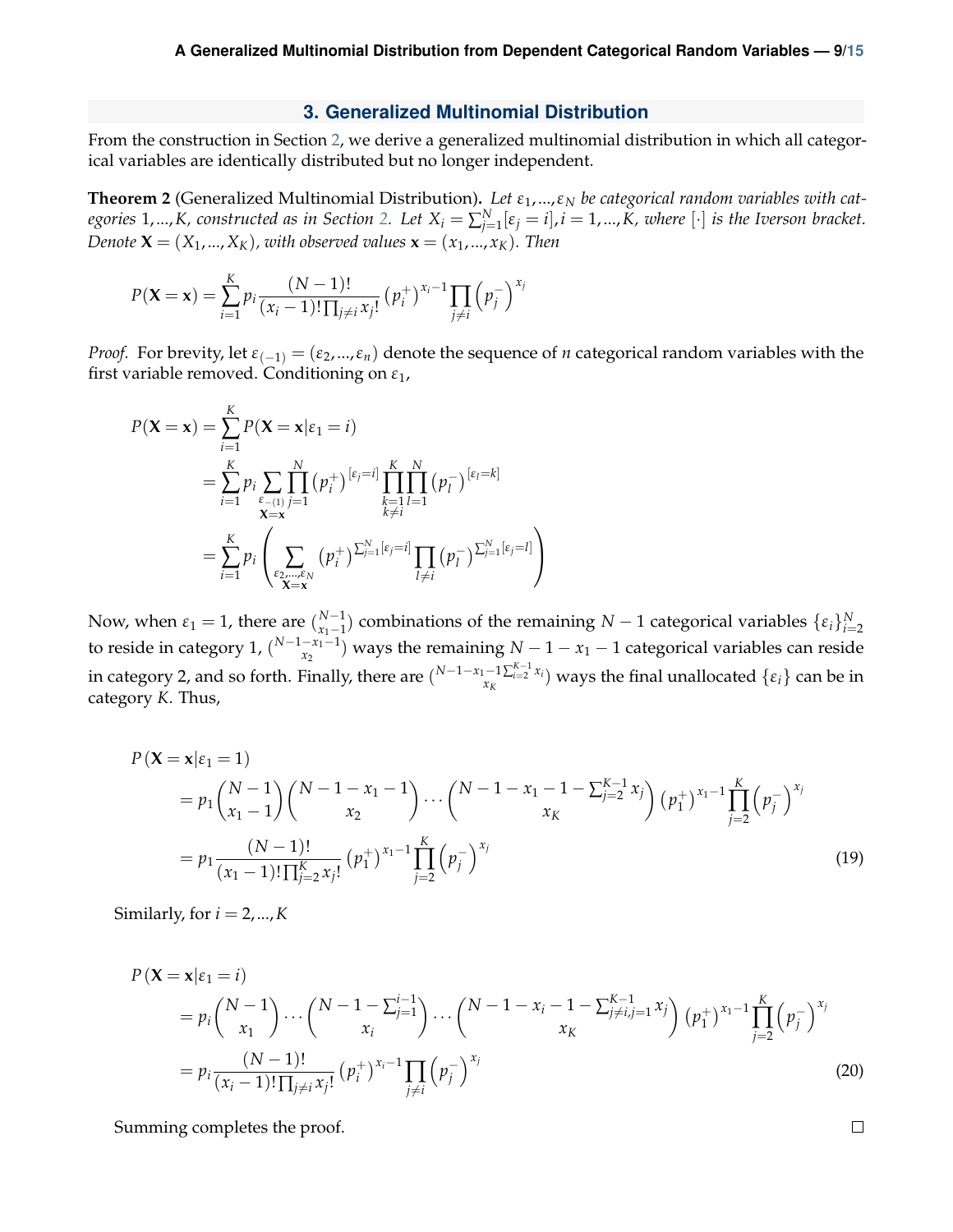## **4. Properties**

<span id="page-9-0"></span>This section details some useful properties of the Generalized Multinomial Distribution and the dependent categorical random variables.

#### <span id="page-9-1"></span>**4.1 Marginal Distributions**

**Theorem 3** (Univariate Marginal Distribution)**.** *The univariate marginal distribution of the Generalized Multinomial Distribution is the Generalized Binomial Distribution. That is,*

$$
P(X_i = x_i) = q {N-1 \choose x_i} (p_i^{-})^{x_i} (q^{-})^{N-1-x_i} + p_i {N-1 \choose x_i-1} (p_i^{+})^{x_i-1} (q^{+})^{N-1-(x_i-1)}
$$
(21)

 $\omega$ here  $q = \sum_{j \neq i} p_j$ ,  $q^+ = q + \delta p_i$ , and  $q^- = q - \delta q$ 

*Proof.* First, we claim the following:  $q^+ = q + \delta p_i = p^+_l + \sum_{j \neq l}$  $j \neq i$ *p*<sub>j</sub><sup>−</sup>, *l* = 2,...,*K*. This may be justified via a simple manipulation of definitions:

$$
p_l^+ + \sum_{j \neq l} p_j^- = p_l + \delta \sum_{j \neq l} (p_j - \delta p_j) + \sum_{\substack{j \neq l \\ j \neq i}} (p_j - \delta p_j) = p_l + \sum_{\substack{j \neq l \\ j \neq i}} p_j + \delta p_i = q + \delta p_i
$$

Similarly,  $q^- = q - \delta q$ . Thus, we may collapse the number of categories to 2: Category *i*, and everything else. Now, notice that for  $l \neq i$ ,  $(p_l^+)$  $\prod_{l}^{+1}$ <sup>x<sub>*l*</sub>−1</sup> ∏ *j≠l j*≤*i*  $\left(p_j^{-}\right)$  $\int_0^{x_j} = (q^+)^{N-x_i-1}$  for *l* = 1,..., *K* and *l*  $\neq$  *i*. Fix *k*  $\neq$  *i*. Then

$$
p_k \frac{(N-1)!}{(x_k-1)!\prod_{j\neq k} x_j!} (p_k)^{x_k-1} \prod_{j\neq k} \left(p_j^{-}\right)^{x_j} = p_k \left(p_i^{-}\right)^{x_i} \left(q^{+}\right)^{N-x_i-1} \frac{(N-1)!}{x_i! (x_k-1)! \prod_{\substack{j\neq k \ j \neq i}} x_j!} = p_k \binom{N-1}{x_i} \left(p_i^{-}\right)^{x_i} \left(q^{+}\right)^{N-x_i-1}
$$
\n(22)

Then

$$
\sum_{i=1}^{K} p_i \frac{(N-1)!}{(x_i-1)!\prod_{j\neq i} x_j!} (p_i^+)^{x_i-1} \prod_{j\neq i} (p_j^-)^{x_j} = p_i \frac{(N-1)!}{(x_i-1)!\prod_{j\neq i} x_j!} (p_i^+)^{x_i-1} (q^-)^{N-1-(x_i-1)} \n+ \sum_{k\neq i} p_k \frac{(N-1)!}{(x_k-1)!\prod_{j\neq k} x_j!} (p_k^+)^{x_k-1} \prod_{j\neq k} (p_j^-)^{x_j} \n= p_i \binom{N-1}{x_i-1} (p_i^+)^{x_i-1} (q^-)^{N-1-(x_i-1)} \n+ \sum_{k\neq i} p_k \binom{N-1}{x_i} (p_i^-)^{x_i} (q^+)^{N-x_i-1} \n= p_i \binom{N-1}{x_i-1} (p_i^+)^{x_i-1} (q^-)^{N-1-(x_i-1)} \n+ q \binom{N-1}{x_i} (p_i^-)^{x_i} (q^+)^{N-x_i-1}
$$

The above theorem shows another way the generalized multinomial distribution is an extension of the generalized binomial distribution.

 $\Box$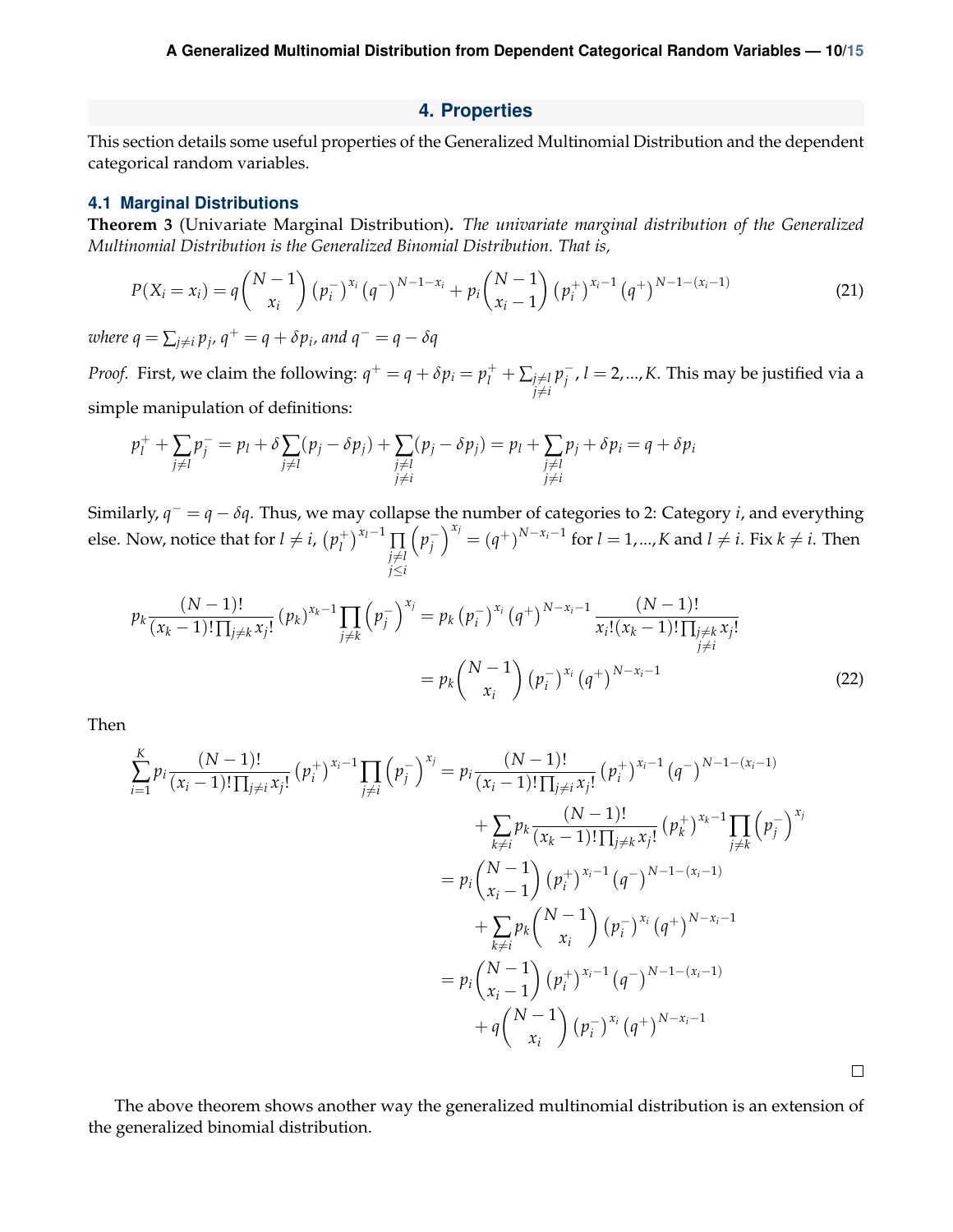## <span id="page-10-0"></span>**4.2 Moment Generating Function**

**Theorem 4** (Moment Generating Function)**.** *The moment generating function of the generalized multinomial distribution with K categories is given by*

$$
M_{\mathbf{X}}(\mathbf{t}) = \sum_{i=1}^{K} p_i e^{t_i} \left( p_i^+ e^{t_i} + \sum_{j \neq i} p_j^- e^{t_j} \right)^{n-1}
$$
(23)

*where*  $X = (X_1, ..., X_K)$ ,  $t = (t_1, ..., t_K)$ .

*Proof.* By definition,  $M_{\mathbf{X}}(\mathbf{t}) = \mathbb{E}\left[e^{\mathbf{t}^T X}\right] = \sum_{\mathbf{X}} e^{\mathbf{t}^T \mathbf{X}} P(\mathbf{X} = \mathbf{x}) = \sum_{\mathbf{X}} e^{\mathbf{t}^T \mathbf{X}} \sum_{i=1}^K p_i \frac{(N-1)!}{(x_i-1)! \prod_{i \neq j} (x_i-1)!}$  $\frac{(N-1)!}{(x_i-1)!\prod_{j\neq i}x_j!}$   $(p_i^+$  $\int_{i}^{+}$ <sup>*xi*</sub>-1</sup>  $\prod_{j\neq i}$   $\left(p_j^{-}\right)$  $\bigg)^{x_j}$ . Let  $S_m = \sum_{i=1}^m x_i$ , and Expanding the above,

$$
\mathbb{E}\left[e^{t^T X}\right] = \sum_{x_1=1}^N \sum_{x_2=0}^{N-x_1} \cdots \sum_{x_{k-1}=0}^{N-S_{K-2}} e^{t^T X} p_1 \frac{(N-1)!}{(x_1-1)! \prod_{j=2}^{k-1} x_j! (N-\sum_{j=1}^{K-1} x_j)!} (p_1^+)^{x_1-1} \left[\prod_{j=2}^{K-1} (p_j^-)^{x_j}\right] (p_K^-)^{N-S_{K-1}}
$$
\n
$$
+ \sum_{i=2}^K \left[\sum_{x_i=1}^N \sum_{x_1=0}^{N-S_1} \cdots \sum_{x_{i-1}=0}^{N-x_i-S_{i-2}} \sum_{x_{i+1}=0}^{N-S_{K-2}} \cdots \sum_{x_{K-1}=0}^{N-S_{K-2}} e^{t^T X} p_i \frac{(N-1)!}{(x_i-1)! \prod_{j=1, j\neq i}^{K-1} x_j! (N-S_{K-1})!} \times (p_i^+)^{x_i-1} \left[\prod_{\substack{j=1 \ j \neq i}}^{K-1} (p_j^-)^{x_j}\right] (p_K^-)^{N-S_{K-1}}\right]
$$

Taking the first term, denoted  $T_1$ , let  $y = x_1 - 1$ . Then

$$
T_1 = p_1 e^{t_1} \sum_{y=0}^{N-1} \sum_{x_2=0}^{N-1-y} \cdots \sum_{x_{K-1}=0}^{N-1-y-\sum_{j=2}^{K-2} x_j} e^{t_1 y + t_2 x_2 + \dots + t_K x_K} (p_1^+)^y \left[ \prod_{j=2}^{K-1} (p_j^-)^{x_j} \right] (p_K^-)^{N-1-y-\sum_{j=2}^{K-1} x_j}
$$

The summation of the above is simply the moment generating function of a standard multinomial distribution with probabilities  $\mathbf{p} = (p_1^+$  $\frac{1}{1}$ *,*  $p_2^-$ *,...,*  $p_K^-$ ). Thus,

$$
T_1 = p_1 e^{t_1} \left( p_1^+ e^{t_1} + \sum_{j=2}^K p_j^- e^{t_j} \right)^{N-1}
$$

A similar procedure follows with the remaining terms, and summing finishes the proof.

## <span id="page-10-1"></span>**4.3 Moments of the Generalized Multinomial Distribution**

Using the moment generating function in the standard way, the mean vector  $\mu$  and the covariance matrix Σ may be derived.

 $\Box$ 

**Expected Value** The expected value of **X** is given by  $\mu = n\mathbf{p}$  where  $\mathbf{p} = (p_1, ..., p_K)$ 

**Covariance Matrix** The entries of the covariance matrix are given by

$$
\Sigma_{ij} = \begin{cases} p_i(1-p_i)(n+\delta(n-1)+\delta^2(n-1)(n-2)), & i = j \\ p_i p_j(\delta(1-\delta)(n-2)(n-1)-n), & i \neq j \end{cases}
$$

Note that if  $\delta = 0$ , the generalized multinomial distribution reduces to the standard multinomial distribution and  $\Sigma$  becomes the familiar multinomial covariance matrix. The entries of the corresponding correlation matrix are given by

$$
\rho(X_i, X_j) = -\sqrt{\frac{p_i p_j}{(1 - p_i)(1 - p_j)}} \left( \frac{n - \delta(n - 1)(n - 2)}{n + \delta(n - 1) + \delta^2(n - 1)(n - 2)} \right)
$$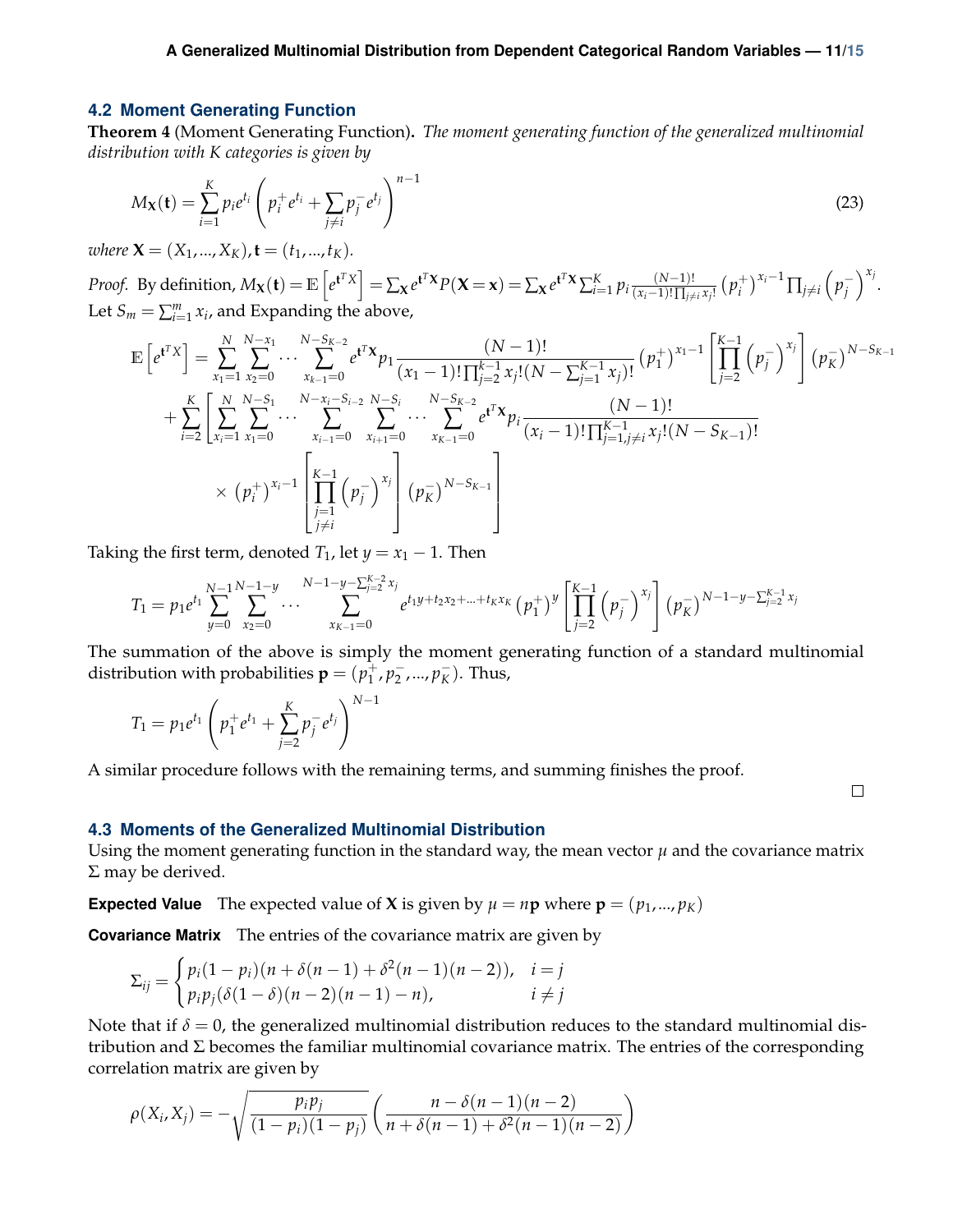If  $\delta = 1$ , the variance of  $X_i$  tends to  $\infty$  with *n*. This is intuitive, as  $\delta = 1$  implies perfect dependence of  $\varepsilon_2$ ,..., $\varepsilon_n$  on the outcome of  $\varepsilon_1$ . Thus,  $X_i$  will either be 0 or *n*, and this spread increases to  $\infty$  with *n*.

## **5. Generating a Sequence of Correlated Categorical Random Variables**

<span id="page-11-0"></span>For brevity, we will take the acronym DCRV for a **D**ependent **C**ategorical **R**andom **V**ariable. A DCRV sequence  $\varepsilon = (\varepsilon_1, ..., \varepsilon_n)$  is in itself a random variable, and thus has a probability distribution. In order to provide an algorithm to generate such a sequence, we first derive this probability distribution.

#### <span id="page-11-1"></span>**5.1 Probability Distribution of a DCRV Sequence**

The probability distribution of the DCRV sequence *ε* of length *n* is given formally in the following theorem. The proof follows in a straightforward fashion from the construction in Section [2](#page-2-0) and is therefore omitted.

**Theorem 5** (Distribution of a DCRV Sequence). Let  $(\Sigma, \mathcal{F}, \mathbb{P}) = ([0,1], \mathcal{B}, \mu)$ *. Let*  $\varepsilon_i : [0,1] \to \{1,...,K\}$ *,*  $i = 1,...,n$ ,  $n \in \mathbb{N}$  be DCRVs as defined in [\(2\)](#page-2-2). Let  $\varepsilon = (\varepsilon_1,...,\varepsilon_n)$  denote the DCRV sequence with observed values  $e = (e_1, ..., e_n)$ . Then  $\mu$  has the density

<span id="page-11-3"></span>
$$
f(x) = \sum_{i=1}^{K^n} K^n m^i \mathbb{1}_{((i-1)/K^n, i/K^n]}(x)
$$
\n(24)

<span id="page-11-4"></span>*and*

$$
P(\varepsilon = e) = \int\limits_{\left(\frac{i-1}{K^T}, \frac{i}{K^T}\right]} f(x)dx = m^i
$$
\n(25)

where m $^i$  is the mass allocated to the interval  $(\frac{i-1}{K^n},\frac{i}{K^n}]$  by [\(4\)](#page-4-3) and i as the lexicographic order of  $e$  in the sample space  $\{1,...,K\}$ <sup>n</sup> given by the relation  $\frac{i}{K^n} = \sum_{j=1}^{K^n}$ *j*=1 *εj*−1  $\frac{y}{K}$ .

#### <span id="page-11-2"></span>**5.2 Algorithm**

We take a common notion of using a uniform random variable in order to generate the desired random variable *ε*. For *ε* with distribution  $F(x) = \int_0^x f(y) dy$ ,  $f(x)$  as in [\(24\)](#page-11-3), it is clear that *F* is invertible with inverse *F*<sup>-1</sup>. Thus, *F*<sup>-1</sup>(*U*) for *U* ∼ Uniform[0,1] has the same distribution as *ε*. Therefore, sampling *u* from *U* is equivalent to the sample  $e = F^{-1}(u)$  from *ε*.

In Section [2,](#page-2-0) we associated  $\varepsilon_n$  to the intervals given in [\(2\)](#page-2-2)

$$
\varepsilon_N = i \text{ on } \left(\frac{l-1}{K^N}, \frac{l}{K^N}\right], \quad i \equiv l \mod K, \quad i = 1, \dots, K-1
$$
\n
$$
\varepsilon_N = K \text{ on } \left(\frac{l-1}{K^N}, \frac{l}{K^N}\right], \quad 0 \equiv l \mod K
$$
\n(26)

From the construction in Section [2,](#page-2-0) each sequence has a 1-1 correspondence with the interval  $\left[\frac{i-1}{K^n}, \frac{i}{K^n}\right)$ for a unique  $i = 1, ..., K<sup>n</sup>$ . The probability of such a sequence can be found using Theorem [5:](#page-11-4)

$$
P(\varepsilon = e) = F\left(\left[\frac{i-1}{K^n}, \frac{i}{K^n}\right]\right) = m^i = l\left(\left[s_{i-1}, s_i\right]\right)
$$

where *l* is the length of the above interval, and  $s_i = \sum_{j=1}^i m^j$ . Therefore, we have now partitioned the interval [0, 1) according to the distribution of *ε* bijectively to the *K*−nary partition of [0, 1) corresponding to the particular sequence. Thus, sampling  $u \in [0,1)$  from a uniform distribution and finding the interval [*si*−1,*si*) and corresponding *i* will yield the unique DCRV sequence.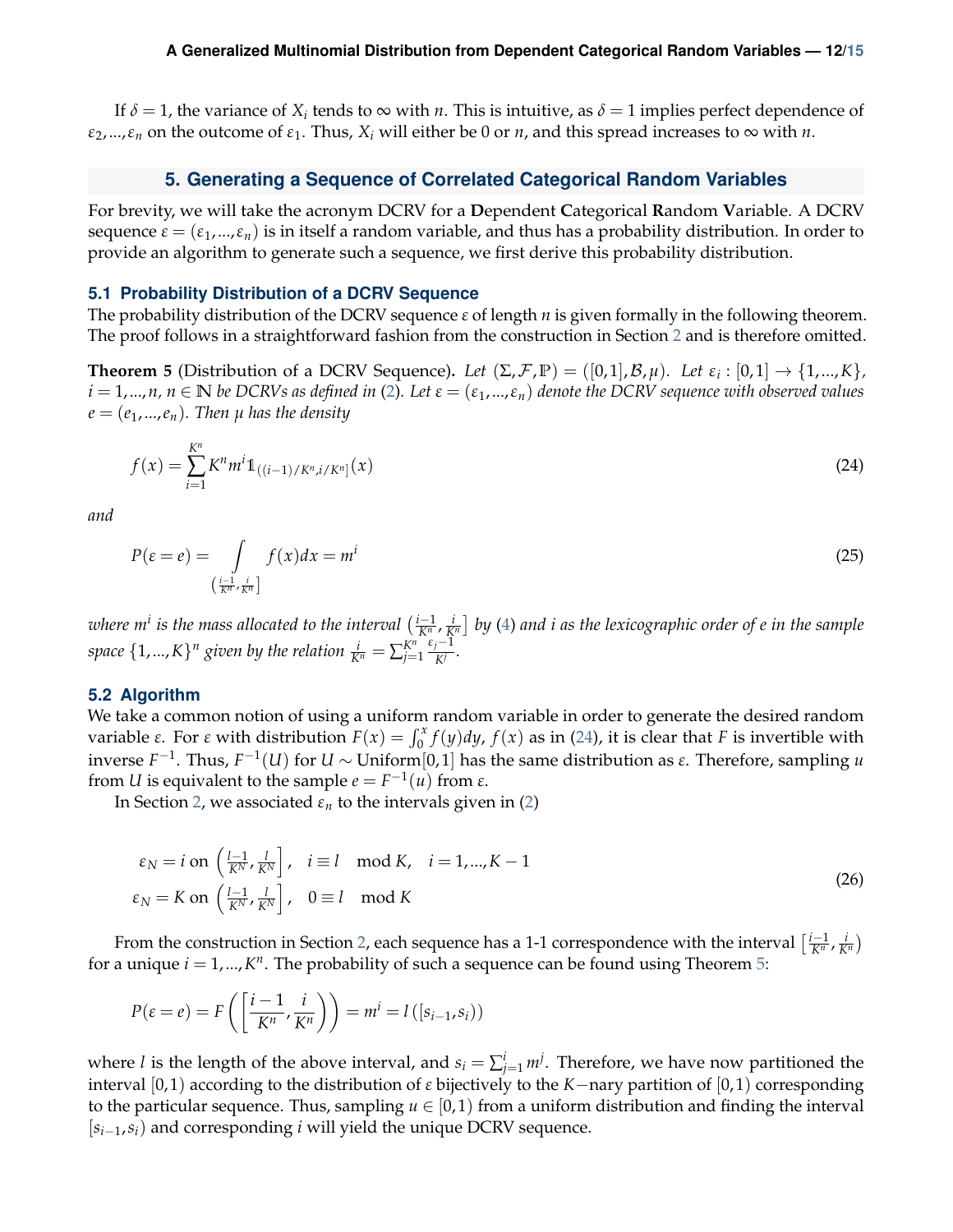**Algorithm Strategy:** Given  $u \in [0,1)$  and  $n \in \mathbb{N}$ , find the unique interval  $[s_{i-1}, s_i)$ ,  $i = 1,..., K^n$  that contains *u* by "moving down the tree" and narrowing down the "search interval" until level *n* is reached.

We provide an explicit example prior to the pseudocode to illustrate the strategy.

#### <span id="page-12-1"></span><span id="page-12-0"></span>**5.2.1 Example DCRV Sequence Generation**



Suppose  $K = 3$ ,  $p_1 = p_2 = p_3 = 1/3$ , and  $\delta = 1/2$ , and suppose we wish to generate a DCRV sequence of length 2. Figure [3](#page-12-1) gives the probability flow and the corresponding probability intervals [*si*−1,*si*) that partition  $[0,1)$  according to Theorem [5.](#page-11-4) Now, suppose  $u=\frac{3}{4}$ . We now illustrate the process of moving down the above tree to generate the sequence.

- 1. The first level of the probability tree partitions the interval [0, 1) into three intervals given in Figure [3.](#page-12-1)  $u = \frac{3}{4}$  lies in the third interval, which corresponds to  $\varepsilon_1 = 3$ . Thus, the first entry of *e* is given by  $e_1 = 3.$
- 2. Next, the search interval is reduced to the interval from the first step  $[2/3, 1)$ . We then generate the partitions of  $[2/3, 1)$  by cumulatively adding  $p_3 p_i^-, i = 1, 2, 3$  to the left endpoint 2/3. Thus, the next partition points are
	- $2/3 + (1/3)(1/6) = 13/18$ ,
	- $2/3 + (1/3)(1/6) + (1/3)(1/6) = 7/9$ , and
	- $2/3 + (1/3)(1/6) + (1/3)(1/6) + (1/3)(2/3) = 1.$

Yielding the subintervals of  $[2/3, 1)$ :

- $\left[2/3, 13/18\right)$ ,
- $[13/18, 7/9)$ , and
- $[7/9, 1)$ .

We now find the interval from above that contains *u* is the second: [13,18, 7/9]. Thus,  $\varepsilon_2 = 2$ .

Since we only sought a sequence of length 2, the algorithm is finished, and we have generated the sequence  $e = (3, 2)$ . If a longer sequence is desired, we repeat step 2 until we are at level *n*.

In general, the algorithm is given below. The **IntervalSearch**( $x, p = (p_1, p_2, ..., p_m)$ ) procedure finds the interval *i* built from the partitions given in the vector *p* containing *x* via binary search. Let **USample**(*n*) be the procedure that samples *n* instances of a uniformly distributed random variable. Also, let  $p'_i$  =  $(p_1^-$ , ...,  $p_{i-1}^-$ ,  $p_i^+$ <sup>+</sup>, *p*<sub>i+1</sub>,…,*p*<sub>K</sub>) be the "altered" probability vector for the categorical variables 2,...,*n* given  $\varepsilon_1 = i$ .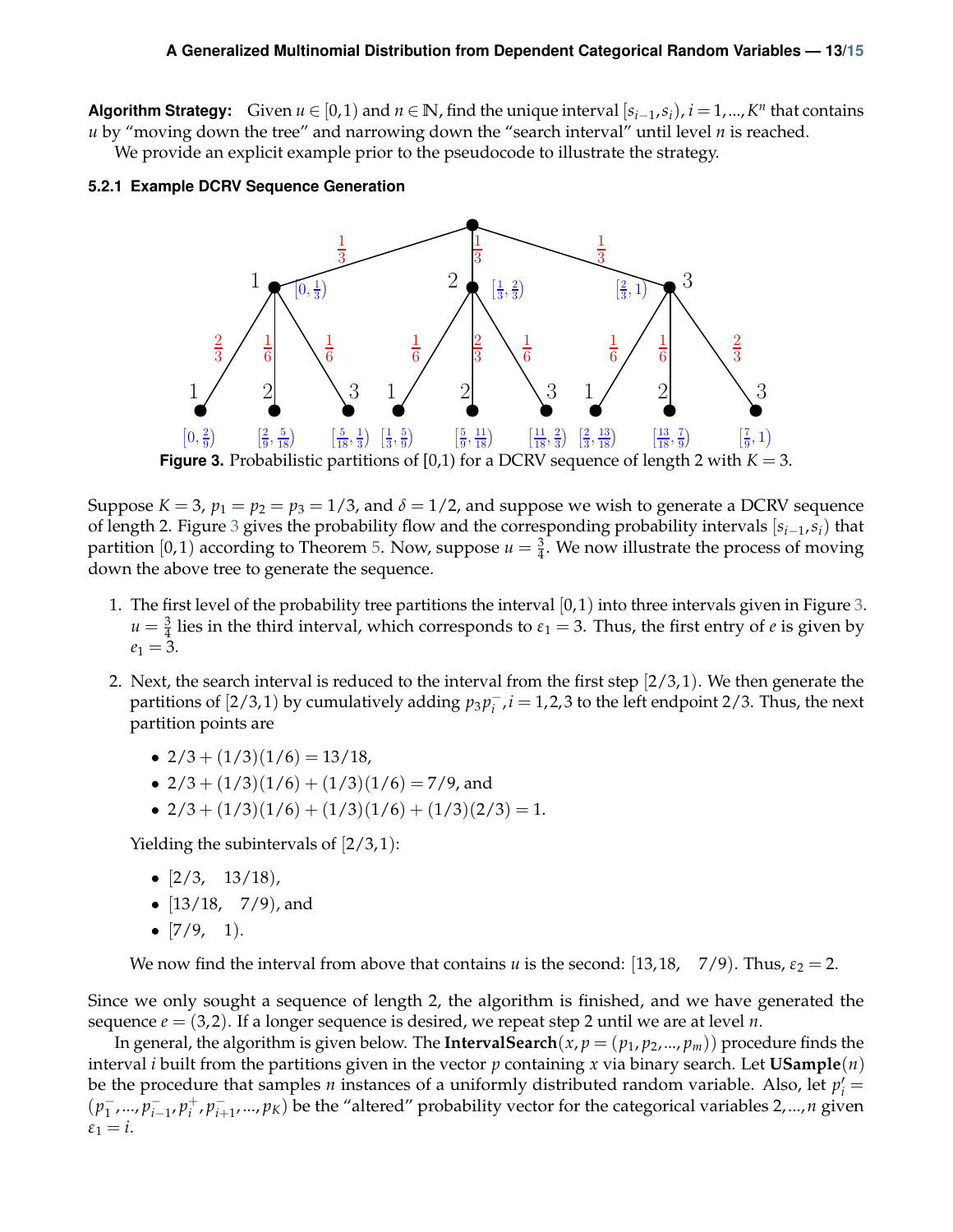**Algorithm 1** DCRV Sequence Generation

```
1: procedure DCRVSEQUENCE(n, \delta, p = (p_1, ..., p_K))
  2: u \leftarrow \textbf{USample}(1)<br>3: sequence \leftarrow vector
  3: sequence \leftarrow vector(n)<br>4: partitions \leftarrow cumsum
  4: partitions \leftarrow cumsum(p_1,..., p_k)<br>5: s \leftarrow Interval Search(u, partitions
  5: s \leftarrow \textbf{IntervalSearch}(u, partitions)<br>6: sequence[1] \leftarrow s+16: sequence[1] \leftarrow s + 1<br>7: p_{new} \leftarrow p'_{s+1}7: p_{new} \leftarrow p'_{s+1}8: p_{\text{prev}} \leftarrow p_{s+1}<br>9: for i = 2, i \leq9: for i = 2, i \leq n, i+=1 do<br>10: endPoint<sub>1</sub> \leftarrow partition
10: endPoint<sub>l</sub> ← partitions[s]<br>11: endPoint<sub>r</sub> ← partitions[s
11: endPoint<sub>r</sub> ← partitions[s + 1]<br>12: partitions ← endPoint<sub>1</sub></sub> + cum
12: partitions \leftarrow endPoint_I + \textbf{cumsum}(p_{prev} \cdot p_{new})<br>13: s \leftarrow \textbf{IntervalSearch}(u, partitions)13: s \leftarrow \textbf{IntervalSearch}(u, partitions)<br>
14: sequence[i] \leftarrow s + 114: sequence[i] \leftarrow s + 1<br>15: l \leftarrow length(sequence)15: l \leftarrow length(sequence)<br>16: p_{nren} \leftarrow p_{nren} \cdot p'_{nren}16: p_{\textit{prev}} \leftarrow p_{\textit{prev}} \cdot p'_{\textit{sequence}[l]}return sequence
```
# **6. Conclusion**

Categorical variables play a large role in many statistical and practical applications across disciplines. Moreover, correlations among categorical variables are common and found in many scenarios, which can cause problems with conventional assumptions. Different approaches have been taken to mitigate these effects, because a mathematical framework to define a measure of dependency in a sequence of categorical variables was not available. This paper formalized the notion of dependent categorical variables under a first-dependence scheme and proved that such a sequence is identically distributed but now dependent. With an identically distributed but dependent sequence, a generalized multinomial distribution was derived in Section [3](#page-8-0) and important properties of this distribution were provided. An efficient algorithm to generate a sequence of dependent categorical random variables was given.

### **Acknowledgments**

<span id="page-13-1"></span><span id="page-13-0"></span>The author extends thanks to Jason Hathcock for his suggestions and review.

#### **References**

- <span id="page-13-3"></span>**[1]** BISWAS, A. Generating correlated ordinal categorical random samples. *Statistics and Probability Letters* (2004), 25–35.
- <span id="page-13-2"></span>**[2]** HIGGS, M. D., AND HOETING, J. A. A clipped latent variable model for spatially correlated ordered categorical data. *Computational Statistics and Data Analysis* (2010), 1999–2011.
- <span id="page-13-4"></span>**[3]** IBRAHIM, N., AND SULIADI, S. Generating correlated discrete ordinal data using r and sas iml. *Computer Methods and Programs in Biomedicine* (2011), 122–132.
- <span id="page-13-6"></span>**[4]** KORZENIOWSKI, A. On correlated random graphs. *Journal of Probability and Statistical Science* (2013), 43–58.
- <span id="page-13-5"></span>**[5]** LEE, A. Some simple methods for generating correlated categorical variates. *Computational Statistics and Data Analysis* (1997), 133–148.